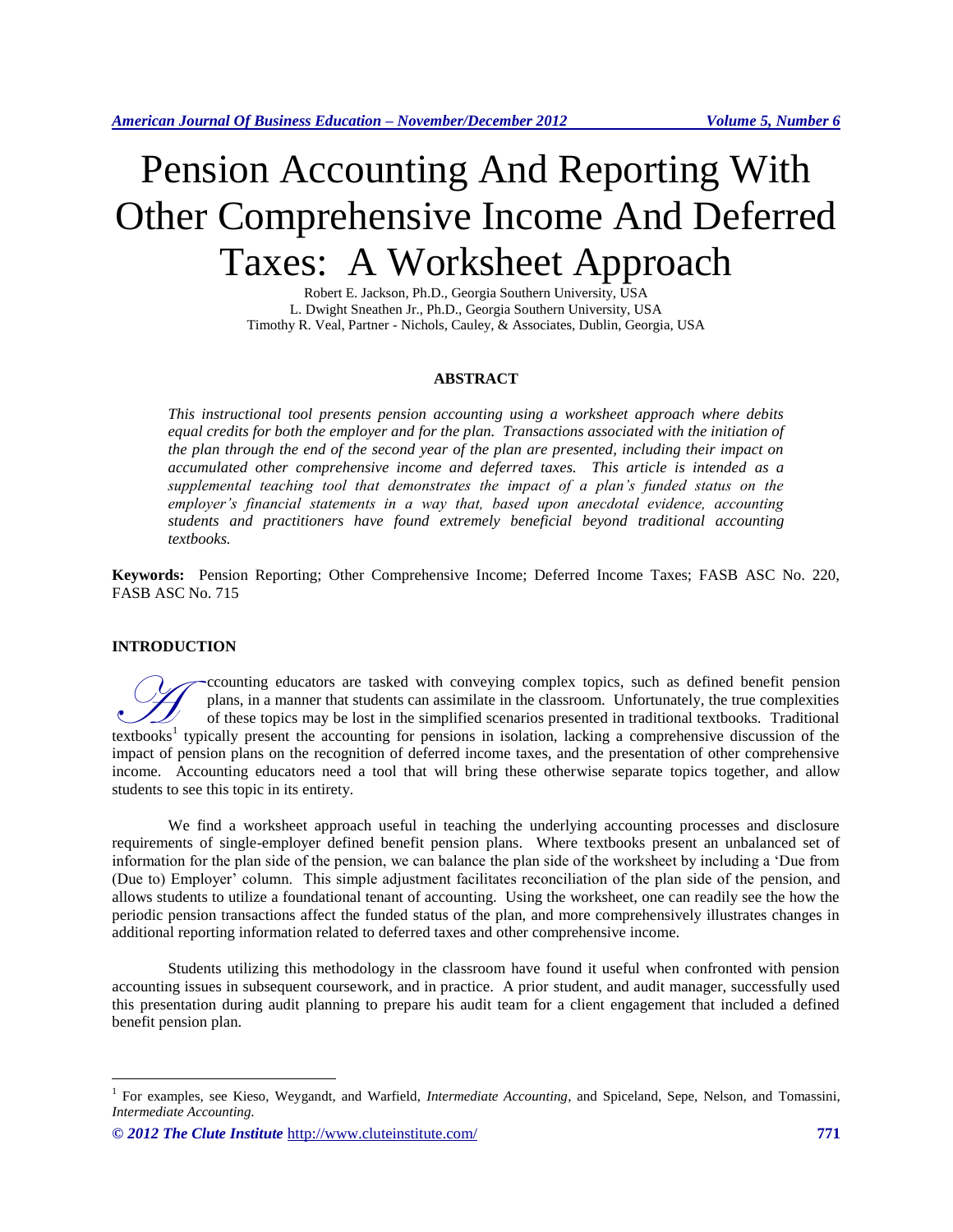This paper presents the transactions and worksheet from initiation of the plan through the second year of a plan. Required disclosures and Comprehensive Income presentation are summarized for the two years.

#### **THE WORKSHEET**

Textbook presentation of pension accounting focuses on the employer side of the pension plan, providing plan side figures as they apply to employer reporting such as the projected benefit obligation (PBO) and plan assets. We have adapted the employer side to encompass the new reporting requirements of SFAS 158 and Comprehensive Income (Topic 220), and we have developed a means of balancing the plan side of the worksheet as well as the employer side of the worksheet.

This worksheet, similar to most, has sections for both the employer (plan sponsor) and the plan. The employer's portion of the worksheet includes traditional columns for pension expense, cash, and the accrued pension liability. To fulfill the reporting requirements of FASB ASC 715 we have included the non-current pension liability, accumulated other comprehensive income (OCI), and deferred taxes. The plan portion of the worksheet includes the projected benefit obligation (PBO), plan assets, and a receivable from the employer. The inclusion of the receivable from employer column allows both the plan and employer sides of the worksheet to balance; debits equal credits.

The due from (due to) employer represents the cumulative obligation from the employer, corresponding to the combination of the Prepaid (Accrued) Pension Expense and the Noncurrent Portion - Pension Asset (Liability). The deferred taxes will be computed at the reporting date, and treated as a reversing entry. This will clearly provide totals for the gross and net of tax figures required by the amendments to comprehensive income reporting in FASB ASC 220.

#### **Plan adoption and first year worksheet activity**

The actuarial report for the first year of the plan is provided below. It shows the PBO at plan adoption, pension expense incurred during the year, and contributions to the plan.

|                                     | <b>Projected Benefit Obligation</b> | <b>Plan Assets</b> | <b>Pension Expense</b> |
|-------------------------------------|-------------------------------------|--------------------|------------------------|
| Plan adoption                       | \$(100,000)                         |                    |                        |
| <b>Service Costs</b>                | (15,000)                            |                    | \$15,000               |
| Interest Costs                      | (8,000)                             |                    | 8.000                  |
| Amortization of prior service costs |                                     |                    | 10,000                 |
| <b>Employer contribution</b>        |                                     | \$30,000           |                        |
| <b>Ending Balances</b>              | \$(123,000)                         | \$30,000           | \$33,000               |

The expected return on assets and interest costs are 8% and the average service life of plan participants is 10 years. The employer's side of the worksheet below reflects these transactions.

|          |                              |                      |                   | <b>Noncurrent</b> |                |            |                |
|----------|------------------------------|----------------------|-------------------|-------------------|----------------|------------|----------------|
|          |                              |                      |                   | portion-          |                |            | <b>Prepaid</b> |
|          |                              | <b>Unrecognized</b>  |                   | <b>Pension</b>    |                |            | (Accrued)      |
|          |                              | <b>Prior Service</b> | <b>Deferred</b>   | Asset             | <b>Pension</b> |            | <b>Pension</b> |
| Date     | <b>Description</b>           | Costs (OCI)          | <b>Income Tax</b> | (Liability)       | <b>Expense</b> | Cash       | <b>Expense</b> |
| 1/1/x1   | Plan Adoption                | \$100,000            |                   | \$(100,000)       |                |            |                |
| 12/31/x1 | <b>Service Costs</b>         |                      |                   |                   | \$15,000       |            | \$(15,000)     |
| 12/31/x1 | <b>Interest Costs</b>        |                      |                   |                   | 8,000          |            | (8,000)        |
| 12/31/x1 | Amortization of PSC          | (10,000)             |                   | 10,000            | 10,000         |            | (10,000)       |
| 12/31/x1 | <b>Employer Contribution</b> |                      |                   |                   |                | \$(30,000) | 30,000         |
| 12/31/x1 | <b>Year-end Balances</b>     | \$90,000             |                   | \$(90,000)        | \$33,000       | \$(30,000) | \$(3,000)      |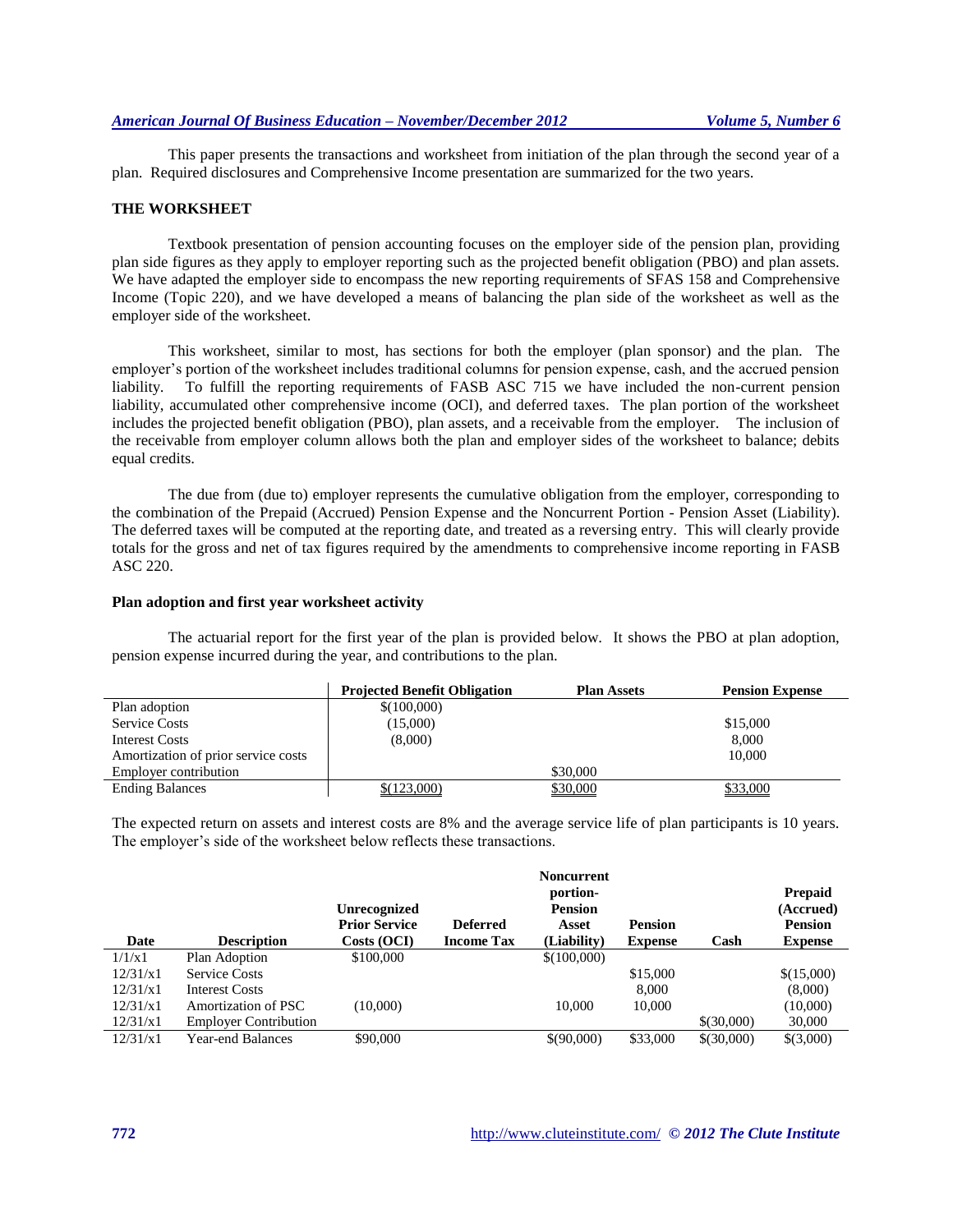|          |                              | Due From (Due To) | <b>Projected Benefit</b> |                    |
|----------|------------------------------|-------------------|--------------------------|--------------------|
| Date     | <b>Description</b>           | <b>Employer</b>   | <b>Obligation</b>        | <b>Plan Assets</b> |
| 1/1/x1   | Plan Adoption                | \$100,000         | \$(100,000)              |                    |
| 12/31/x1 | <b>Service Costs</b>         | 15,000            | (15,000)                 |                    |
| 12/31/x1 | Interest Costs               | 8.000             | (8,000)                  |                    |
| 12/31/x1 | Amortization of PSC          |                   |                          |                    |
| 12/31/x1 | <b>Employer Contribution</b> | (30,000)          |                          | 30,000             |
| 12/31/x1 | <b>Year-end Balances</b>     | \$93,000          | \$(123,000)              | \$30,000           |

The plan side of the worksheet below reflects these transactions.

As presented above the plan is adopted resulting in the recognition of the original benefit obligation of \$100,000 on the employer and plan side of the worksheet. Service costs are included as given, and Interest costs are computed using the 8% expected return. At the year end the Unrecognized Prior Service Cost is amortized, and employer contributions recognized. The year-end total for Due From Employer is equal to the funded status of the plan, and reconciles with the pension liabilities reflected on the employer's side of the worksheet (Noncurrent portion – Pension Liability and Accrued Pension Expense).

Finally, using the information in the worksheet the employer can use the non-current pension asset (liability) to determine the related deferred tax (liability) asset. The deferred taxes should be allocated to the other comprehensive income components arising from pension plan activity. The worksheet below shows the components of other comprehensive income, net of taxes, which should be reflected in the equity section of employer's balance sheet. We use a future tax rate of 35%. The changes to other comprehensive income, net of taxes, are the components of the current year, comprehensive income that should be presented in the Statement of Comprehensive Income.

| Date     | <b>Description</b>           | <b>Unrecognized</b><br><b>Prior Service</b><br>Costs (OCI) | <b>Deferred</b><br><b>Income Tax</b> | <b>Noncurrent</b><br>portion-<br><b>Pension</b><br>Asset<br>(Liability) | <b>Pension</b><br><b>Expense</b> | Cash       | <b>Prepaid</b><br>(Accrued)<br><b>Pension</b><br><b>Expense</b> |
|----------|------------------------------|------------------------------------------------------------|--------------------------------------|-------------------------------------------------------------------------|----------------------------------|------------|-----------------------------------------------------------------|
| 1/1/x1   | Plan Adoption                | \$100,000                                                  |                                      | \$(100,000)                                                             |                                  |            |                                                                 |
| 12/31/x1 | <b>Service Costs</b>         |                                                            |                                      |                                                                         | \$15,000                         |            | \$(15,000)                                                      |
| 12/31/x1 | <b>Interest Costs</b>        |                                                            |                                      |                                                                         | 8,000                            |            | (8,000)                                                         |
| 12/31/x1 | Amortization of PSC          | (10,000)                                                   |                                      | 10,000                                                                  | 10,000                           |            | (10,000)                                                        |
| 12/31/x1 | <b>Employer Contribution</b> |                                                            |                                      |                                                                         |                                  | \$(30,000) | 30,000                                                          |
| 12/31/x1 | Year-end Balances            | \$90,000                                                   |                                      | \$(90,000)                                                              | \$33,000                         | \$(30,000) | \$(3,000)                                                       |
|          | Deferred Income Tax          | (31,500)                                                   | 31,500                               |                                                                         |                                  |            |                                                                 |
|          | After Tax Amounts            | \$58,500                                                   | \$31,500                             | \$(90,000)                                                              | \$33,000                         | \$(30,000) | \$(3,000)                                                       |

# **Second year worksheet activity**

The actuarial report for the second year follows.

|                                     | <b>Projected Benefit Obligation</b> | <b>Plan Assets</b> | <b>Pension Expense</b> |
|-------------------------------------|-------------------------------------|--------------------|------------------------|
| <b>Beginning Balances</b>           | \$(123,000)                         | \$30,000           |                        |
| <b>Service Costs</b>                | (18,000)                            |                    | \$18,000               |
| Interest Costs                      | (9,840)                             |                    | 9.840                  |
| Amortization of prior service costs |                                     |                    | 10,000                 |
| Earnings on Plan Assets             |                                     | 3.200              | (2,400)                |
| <b>Employer contribution</b>        |                                     | \$40,000           |                        |
| <b>Benefits Paid</b>                | 1.000                               | (1,000)            |                        |
| <b>Ending Balances</b>              | \$(149,840)                         | \$72,200           | \$35,440               |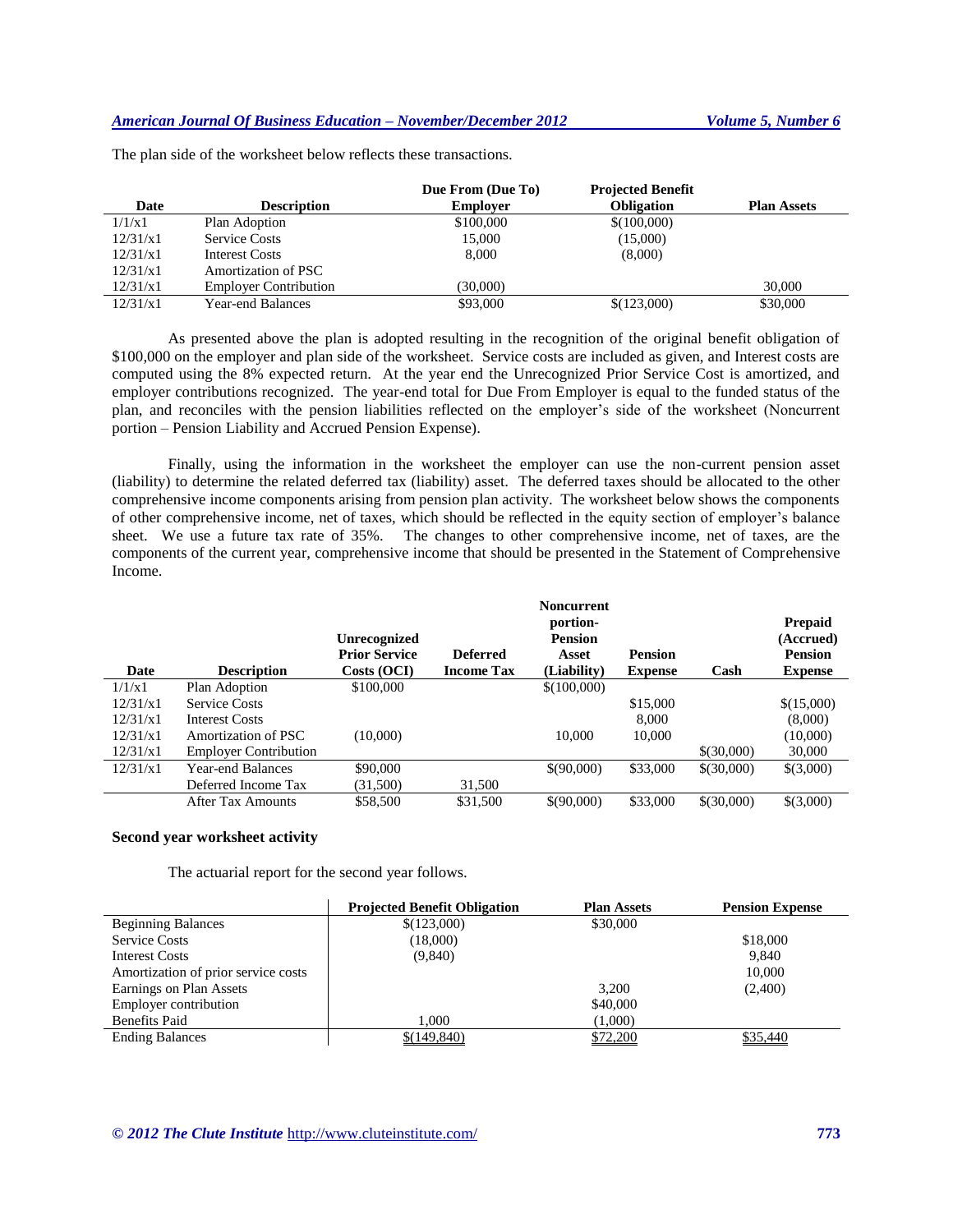The worksheet reflecting this activity follows.

|          |                               | <b>Unrecognized</b><br><b>Prior Service</b> | Unrecognized<br>(Gain) Loss | <b>Deferred</b><br><b>Income</b> | <b>Noncurrent</b><br>portion-<br><b>Pension</b><br>Asset | <b>Pension</b> |            | <b>Prepaid</b><br>(Accrued)<br><b>Pension</b> |
|----------|-------------------------------|---------------------------------------------|-----------------------------|----------------------------------|----------------------------------------------------------|----------------|------------|-----------------------------------------------|
| Date     | <b>Description</b>            | Costs (OCI)                                 | (OCI)                       | Tax                              | (Liability)                                              | <b>Expense</b> | Cash       | <b>Expense</b>                                |
| 12/31/x1 | After Tax<br>Amounts          | \$58,500                                    |                             | \$31,500                         | \$(90,000)                                               | \$33,000       | \$(30,000) | \$(3,000)                                     |
| 1/1/x2   | Reverse<br>Deferred Tax       | 31,500                                      |                             | (31,500)                         |                                                          |                |            |                                               |
| 12/31/x2 | <b>Service Costs</b>          |                                             |                             |                                  |                                                          | \$18,000       |            | \$(18,000)                                    |
| 12/31/x2 | <b>Interest Costs</b>         |                                             |                             |                                  |                                                          | 9,840          |            | (9,840)                                       |
| 12/31/x2 | Amortization of<br><b>PSC</b> | (10,000)                                    |                             |                                  | 10,000                                                   | 10,000         |            | (10,000)                                      |
| 12/31/x2 | Return on Plan                |                                             | \$(800)                     |                                  | 800                                                      | (2,400)        |            | 2,400                                         |
|          | Assets                        |                                             |                             |                                  |                                                          |                |            |                                               |
| 12/31/x2 | Employer                      |                                             |                             |                                  |                                                          |                | \$(40,000) | 40,000                                        |
|          | Contribution                  |                                             |                             |                                  |                                                          |                |            |                                               |
| 12/31/x2 | Year-end                      | \$80,000                                    |                             |                                  | \$(79,200)                                               | \$35,440       | \$(40,000) | \$1,560                                       |
|          | <b>Balances</b>               |                                             |                             |                                  |                                                          |                |            |                                               |
|          | Deferred                      | (28,000)                                    | 280                         | 27,720                           |                                                          |                |            |                                               |
|          | <b>Income Tax</b>             |                                             |                             |                                  |                                                          |                |            |                                               |
|          | After Tax                     | \$52,000                                    | \$(520)                     | \$27,720                         | \$(79,200)                                               | \$35,440       | \$(40,000) | \$1,560                                       |
|          | Amounts                       |                                             |                             |                                  |                                                          |                |            |                                               |

| Date     | <b>Description</b>           | Due From (Due To)<br><b>Employer</b> | <b>Projected Benefit</b><br><b>Obligation</b> | <b>Plan Assets</b> |
|----------|------------------------------|--------------------------------------|-----------------------------------------------|--------------------|
| 12/31/x1 | Year-end Balances            | \$93,000                             | \$(123,000)                                   | \$30,000           |
| 12/31/x2 | Service Costs                | 18,000                               | (18,000)                                      |                    |
| 12/31/x2 | Interest Costs               | 9.840                                | (9,840)                                       |                    |
| 12/31/x2 | Amortization of PSC          |                                      |                                               |                    |
| 12/31/x2 | Return on Plan Assets        | (3,200)                              |                                               | 3,200              |
| 12/31/x2 | <b>Benefits Paid</b>         |                                      | 1.000                                         | (1,000)            |
| 12/31/x2 | <b>Employer Contribution</b> | (40,000)                             |                                               | 40,000             |
| 12/31/x1 | Year-end Balances            | \$77,640                             | \$(149,840)                                   | \$72,200           |

As presented above we start the year by reversing the deferred taxes from year X1. Service costs are given, and the Interest costs are computed by multiplying the ending balance in the PBO from X1 by the expected return of 8%. The Unrecognized Prior Service Cost is amortized, and employer contributions are recognized. In year X2, the return on plan assets exceeds the expected return. Pension Expense captures the expected return on plan assets, while the excess is captured in Other Comprehensive Income (OCI) column labeled 'Unrecognized Gain'. The deferral of the unrecognized (gain) loss demonstrates how the employer achieves income smoothing through accounting for pension expense.

Again, the calculation of deferred tax asset (liability) related to the components of other comprehensive income must be made at the end of the year. The net changes to other comprehensive income, net of taxes, are the components of the current year comprehensive income related to pension expense.

# **DISCLOSURE**

The amounts presented in the worksheet are direct inputs into the financial statements. The balance sheet accounts include the Noncurrent portion – Pension Liability, Prepaid (Accrued) Pension Expense, and the AOCI items (Unrecognized Prior Service Cost and Unrecognized (Gain) Loss) which are presented net of deferred taxes. The amounts would be presented as follows: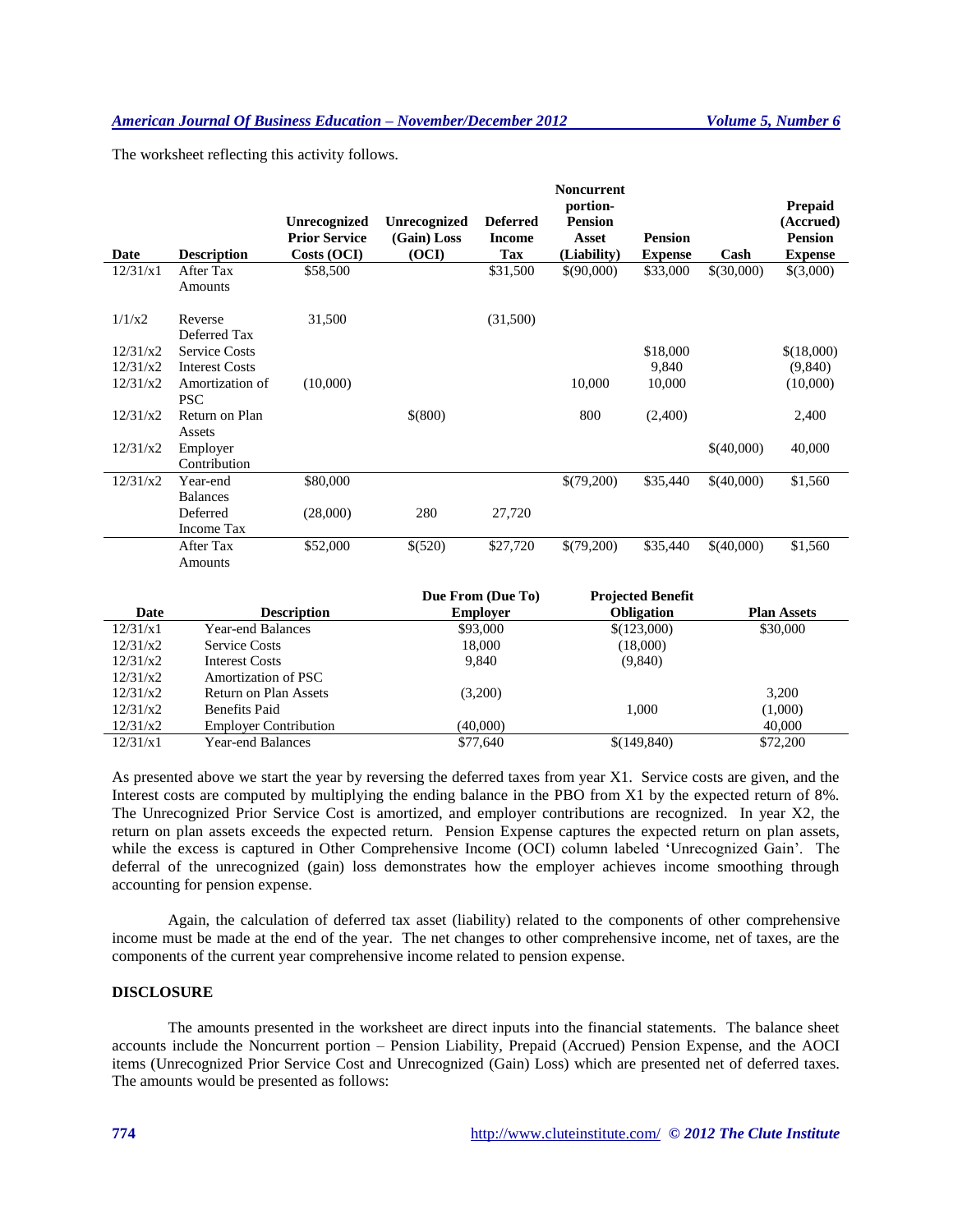| <b>American Journal Of Business Education – November/December 2012</b> |          | <i>Volume 5, Number 6</i> |  |
|------------------------------------------------------------------------|----------|---------------------------|--|
| <b>Reporting Year</b>                                                  | X1       | X <sub>2</sub>            |  |
|                                                                        | DR(CR)   | DR(CR)                    |  |
| Current Assets – Prepaid Pension Expense                               |          | 1,560                     |  |
| Noncurrent Assets – Deferred Taxes                                     | 31,500   | 27,720                    |  |
| Current Liabilities – Accrued Pension Expense                          | (3,000)  |                           |  |
| Noncurrent Liabilities - Pension Liability                             | (90,000) | (79,200)                  |  |
| Equity – Accumulated OCI                                               | 58,500   | 51,480                    |  |

The Statement of Comprehensive Income would capture current period changes in the OCI accounts. These amounts can be presented in a single statement below Net Income, or is a separate statement immediately following the Statement of Income. OCI amounts can be presented net of tax, or at their gross amount with an aggregate tax expense of benefit.

These examples present the items of comprehensive income beginning with net income. The first presents numbers before tax and provides a summary of the impact of income tax. The second presents the numbers net of tax.

| Reporting Year                                            | X1        | X <sub>2</sub> |
|-----------------------------------------------------------|-----------|----------------|
| <b>Net Income</b>                                         | \$        | \$             |
| Other Comprehensive Income, before tax:                   |           |                |
| Defined Benefit Pension Plans:                            |           |                |
| Prior Service Cost arising from plan adoption             | (100,000) |                |
| Net income arising during period                          |           | 800            |
| Less: amortization of prior service cost                  |           |                |
| Included in net periodic pension cost                     | 10,000    | 10,000         |
| Other Comprehensive Income, before tax                    | (90,000)  | 10,800         |
| Income tax related to items of other comprehensive income | 31,500    | (3,780)        |
| Other Comprehensive Income, net of tax                    | (58500)   | 7,020          |
| <b>Comprehensive Income</b>                               |           |                |
| <b>Reporting Year</b>                                     | X1        | X <sub>2</sub> |
| <b>Net Income</b>                                         | \$        | \$             |
| Other Comprehensive Income, net of tax:                   |           |                |
| Defined Benefit Pension Plans:                            |           |                |
| Prior Service Cost arising from plan adoption             | (65,000)  |                |
| Net income arising during period                          |           | 520            |
| Less: amortization of prior service cost                  |           |                |
| Included in net periodic pension cost                     | 6,500     | 6,500          |
| Other Comprehensive Income, net of tax                    | (58,500)  | 7,020          |
| <b>Comprehensive Income</b>                               |           | \$             |

The before tax presentation allows the user to draw the information directly from the worksheet, as presented in this paper. The after tax presentation can be accommodated by inserting additional columns for each transaction within the pension related other comprehensive income accounts. For example, separate columns could be used to account for plan adoption/amendment and amortization of unrecognized prior service cost as well as columns for actuarial gains (losses), unrecognized gains (losses) arising from the difference between actual and expected returns on plan assets, and amortization of the unrecognized gains (losses). Summary

#### **CONCLUSION**

Using a worksheet approach allows the students to utilize their knowledge of basic accounting entries and that debits must equal credits to generate the information needed to properly account for pensions under FASB ASC 715. The worksheet also makes it easier for students to see the components of other comprehensive income that arise from pension transactions as well as the related deferred tax amounts. Additionally, students see when the

## *© 2012 The Clute Institute* http://www.cluteinstitute.com/ **775**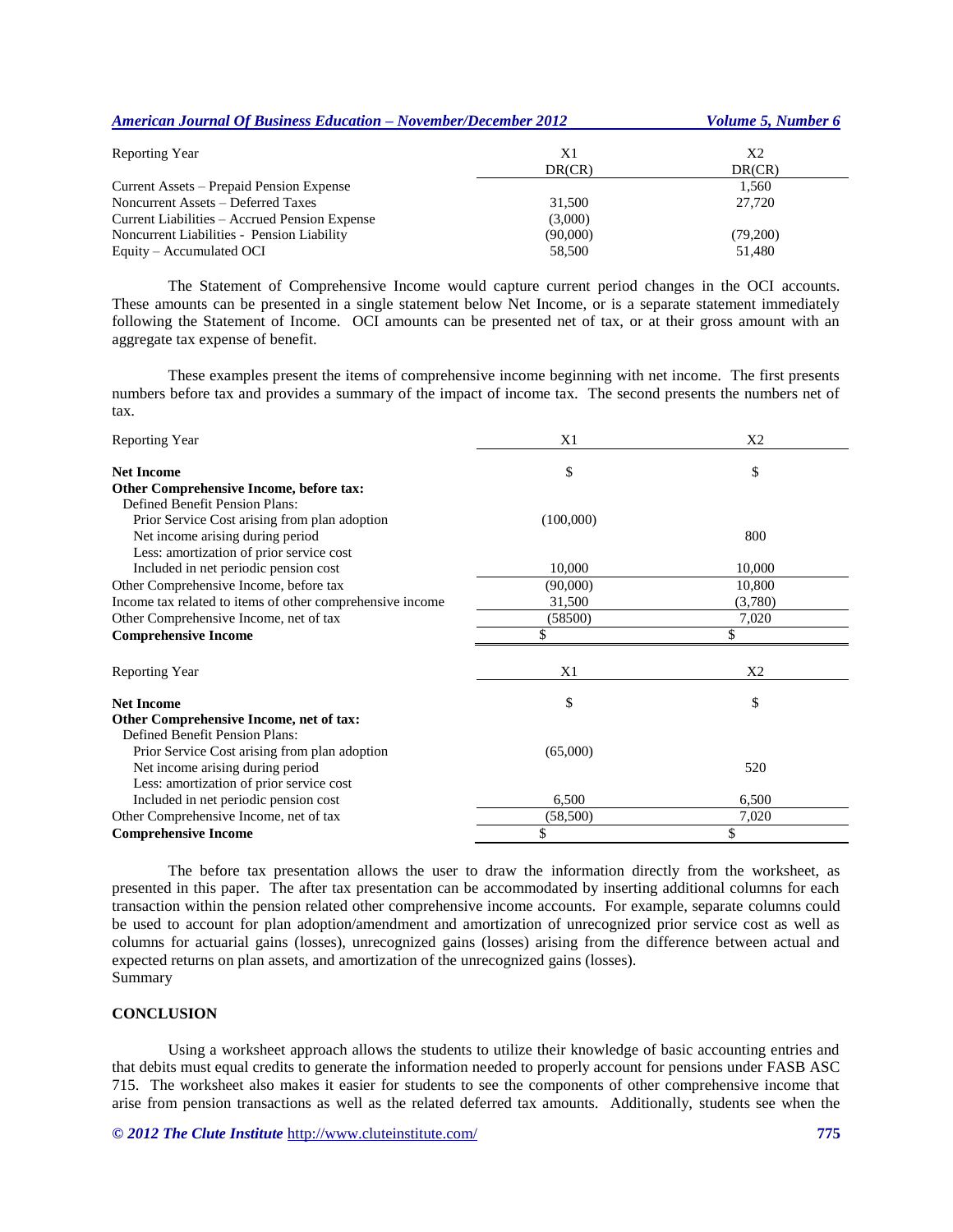### *American Journal Of Business Education – November/December 2012 Volume 5, Number 6*

components of other comprehensive income enter the earnings stream. Once the student understands accounting for pensions, it will be much easier to transition to the accounting for other post-employment benefit plans.

# **AUTHOR INFORMATION**

**Robert E. Jackson** is a CPA and an Assistant Professor of Accounting at Georgia Southern University, Statesboro, Georgia USA. Prior to entering academia, he spent over twenty years in the practice of public accountancy in Florida. His research interests include corporate governance, corporate finance, and professional regulation. E-mail: [rjackson@georgiasouthern.edu](mailto:rjackson@georgiasouthern.edu)

**L. Dwight Sneathen Jr.** is a CPA and an Associate Professor of Accounting at Georgia Southern University, Statesboro, Georgia USA. He has experience in public accounting and private industry prior to entering academia. His research interests include topics in capital markets and auditing. E-mail: [dsneathen@georgiasouthern.edu](mailto:dsneathen@georgiasouthern.edu) (Corresponding author)

**Timothy R. Veal** is a CPA and Partner with Nichols Cauley & Associates in Dublin, Georgia USA. He has been with the firm for twenty five years, and has been a Partner for thirteen years. He has a diverse background of audit, tax and business consulting with specific experience in industries such as Financial Institutions, Construction, and Government Entities. E-mail: [tveal@nicholscauley.com](mailto:tveal@nicholscauley.com)

# **REFERENCES**

- 1. Financial Accounting Standards Board. (2011). *FASB ASC 715 – Compensation-Retirement Benefits.* Stamford, CT: Financial Accounting Standards Board.
- 2. Financial Accounting Standards Board. (2011). *FASB ASC 220 – Comprehensive Income.* Stamford, CT: Financial Accounting Standards Board.
- 3. Kieso, D. E., Weygandt, J. J., and Warfield, T. D. (2012). *Intermediate Accounting, 14th edition*. New Jersey: John Wiley & Sons, Inc. Hoboken.
- 4. Spiceland, J. D., Sepe, J. F., Nelson, M. W., and Tomassini, L. A. (2011). *Intermediate Accounting, 6th edition*. New York: McGraw-Hill Companies, Inc. New York.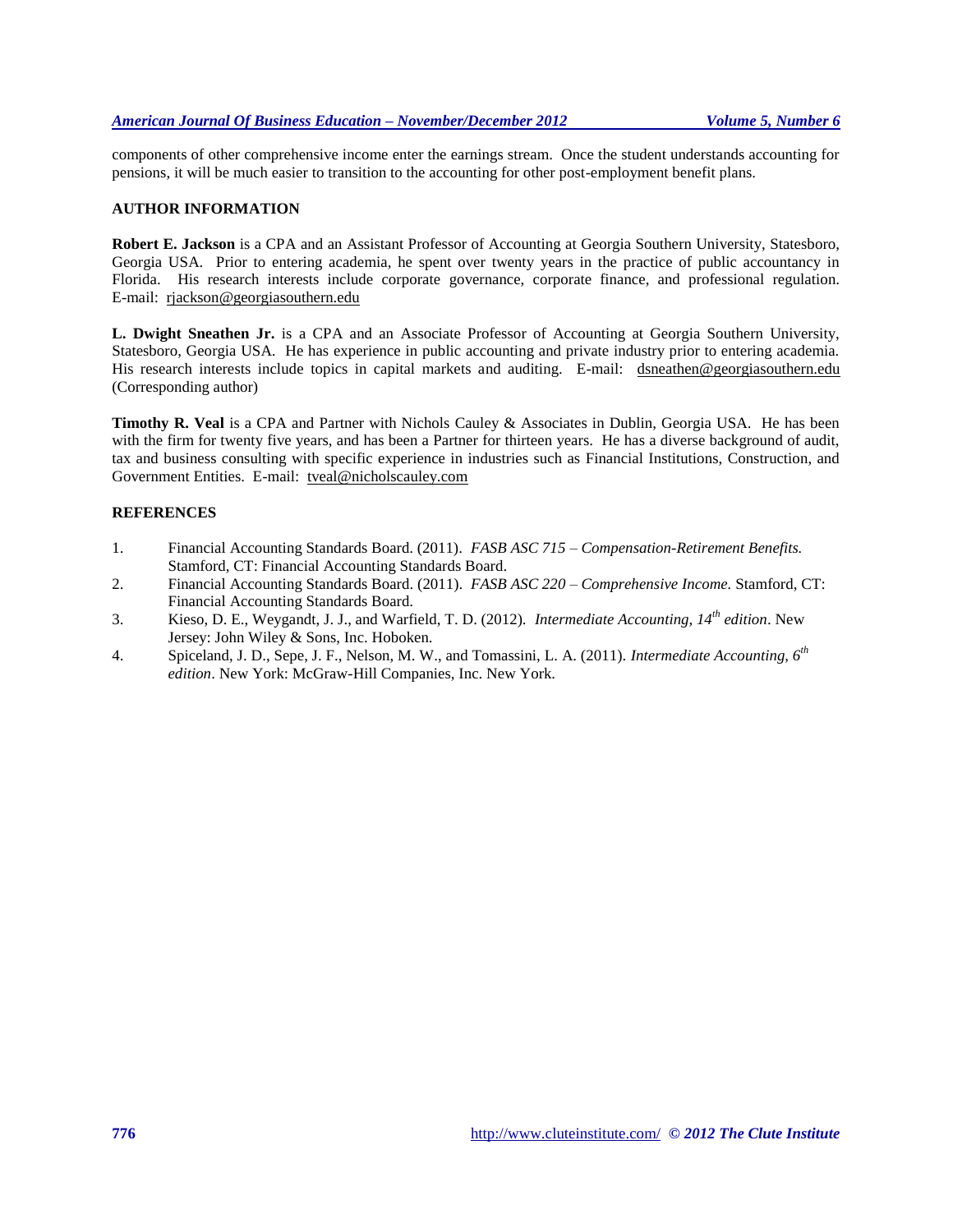*American Journal Of Business Education – November/December 2012 Volume 5, Number 6*

# **APPENDIX A**

Journal entries for year 20X1:

| <b>Accrued Pension Expense</b><br>Cash                                                                    | 30,000 | 30,000 |
|-----------------------------------------------------------------------------------------------------------|--------|--------|
| To record employer contribution to pension plan during 20X1                                               |        |        |
| Pension Expense<br><b>Accrued Pension Expense</b>                                                         | 33,000 | 33,000 |
| To record pension expense for the 20X1                                                                    |        |        |
| Other comprehensive income – Unrecognized PSC                                                             | 58,500 |        |
| Deferred Income Taxes                                                                                     | 31,500 |        |
| Pension Liability – non-current                                                                           |        | 90,000 |
| To record change in Other Comprehensive Income net of related deferred taxes, the related deferred taxes, |        |        |
| and the change in the non-current liability during the current year                                       |        |        |

After recording these entries, the general ledger will reflect the amounts shown in the worksheet for 20X1.

Journal entries for 20X2:

| <b>Accrued Pension Expense</b><br>Cash<br>To record employer contribution to pension plan during 20X2   | 40,000 | 40,000 |
|---------------------------------------------------------------------------------------------------------|--------|--------|
|                                                                                                         |        |        |
| Pension Expense                                                                                         | 35,440 |        |
| <b>Accrued Pension Expense</b>                                                                          |        | 35,440 |
| To record pension expense for the 20X2                                                                  |        |        |
| Pension Liability – non-current                                                                         | 10,800 |        |
| Other comprehensive income – Unrecognized PSC                                                           |        | 6,500  |
| Other comprehensive income – Unrecognized (Gain) Loss                                                   |        | 520    |
| Deferred Income Taxes                                                                                   |        | 3.780  |
| To record adjustments to Other Comprehensive Income net of related deferred taxes, the related deferred |        |        |
| taxes, and the change in the non-current liability during the current year                              |        |        |

After recording these entries, the general ledger will reflect the amounts shown in the worksheet for 20X2.